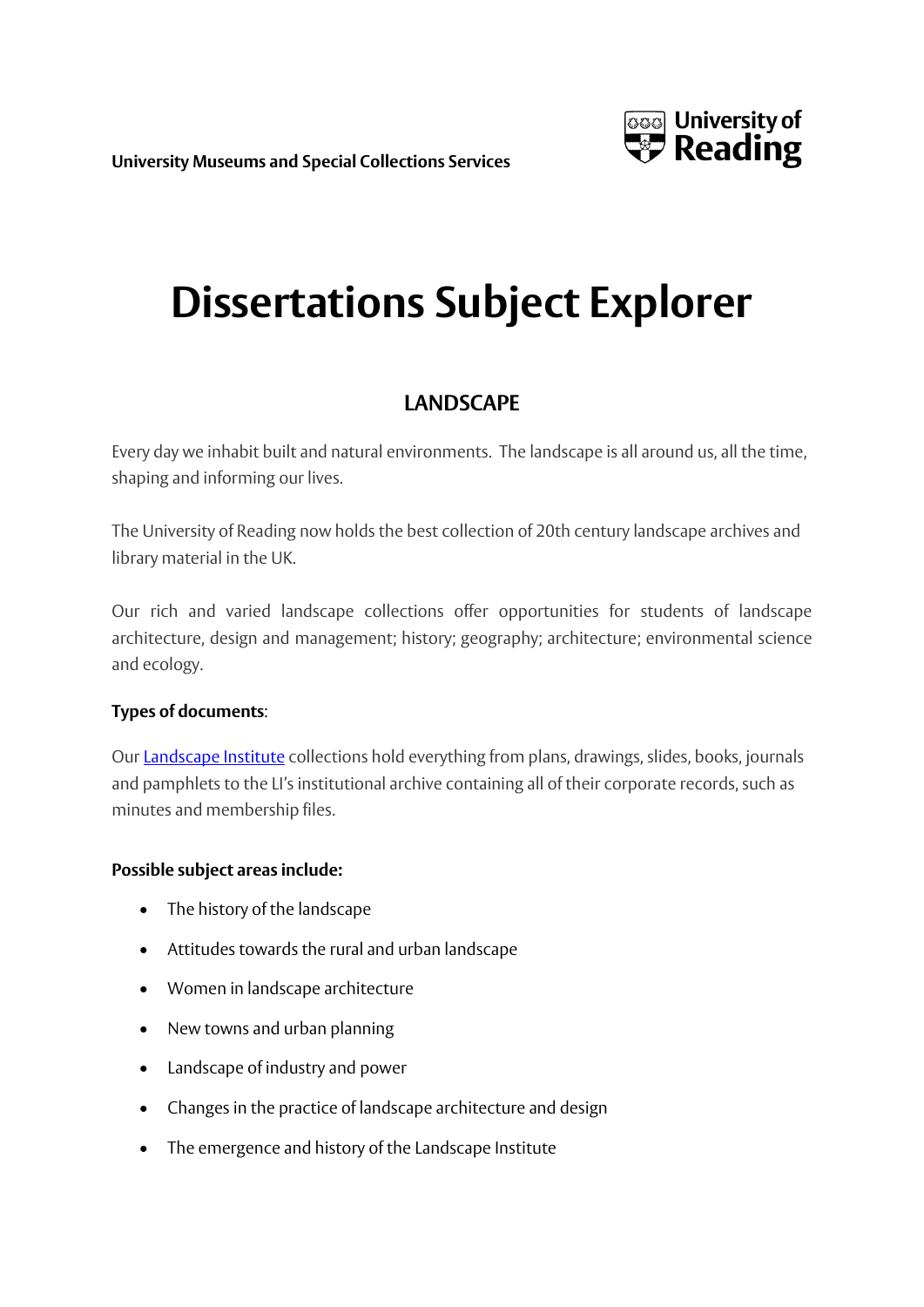Landscape architects and their projects

#### **Details of items held at the University of Reading:**

Visit our **online catalogue** to search our collections. For a general overview of the collections visit our [Landscape](https://www.reading.ac.uk/merl/collections/Archives_A_to_Z/merl-SR_LI.aspx) Institute archive and library page.

- The library collection of the Landscape Institute has been integrated into the open access MERL and Special Collections library (held a[t MERL\)](http://www.reading.ac.uk/themerl/research/collectionoverview/themerl-library.aspx).
- [SR LI:](https://www.reading.ac.uk/web/files/merl/SR_LI.pdf) **Corporate records of the Landscape Institute**
- [AR BRO:](http://www.reading.ac.uk/merl/collections/Archives_A_to_Z/merl-AR_BRO.aspx) **[Michael Brown Collection](https://www.reading.ac.uk/merl/collections/Archives_A_to_Z/merl-AR_BRO.aspx)**
	- o The collection contains drawings, slides and photographs.
- [AR COL:](http://www.reading.ac.uk/merl/collections/Archives_A_to_Z/merl-AR_COL.aspx) **[Brenda Colvin Collection](https://www.reading.ac.uk/merl/collections/Archives_A_to_Z/merl-AR_COL.aspx)**
	- o Includes personal papers, project files, correspondence, photographic images, drawings.
- [AR CRO:](http://www.reading.ac.uk/merl/collections/Archives_A_to_Z/merl-AR_CRO.aspx) **[Sylvia Crowe Collection](https://www.reading.ac.uk/merl/collections/Archives_A_to_Z/merl-AR_CRO.aspx)**
	- o The collection contains drawings by Sylvia Crowe and some of her staff, photographs and negatives, and correspondence.
- [AR JAK:](http://www.reading.ac.uk/merl/collections/Archives_A_to_Z/merl-AR_JAK.aspx) **[Preben Jakobsen Collection](https://www.reading.ac.uk/merl/collections/Archives_A_to_Z/merl-AR_JAK.aspx)**
	- $\circ$  The collection contains drawings, project files, photographs and slides, office records and correspondence.
- [AR JEL:](http://www.reading.ac.uk/merl/collections/Archives_A_to_Z/merl-AR_JEL.aspx) **[Geoffrey Jellicoe Collection.](https://www.reading.ac.uk/merl/collections/Archives_A_to_Z/merl-AR_JEL.aspx)**
	- o Jellicoe wrote many books on aspects of landscape and gardens which can be found in the Landscape Institute library. The collection includes drawings, mostly from the period 1970-1995 and include some of his most important projects: Shute House and the Moody Gardens, Texas. Photographs of much of his work can be found in the Susan Jellicoe Photographic Collection.
- [P JEL:](http://www.reading.ac.uk/merl/collections/Archives_A_to_Z/merl-P_JEL.aspx) **[Susan Jellicoe photographic Collection](https://www.reading.ac.uk/merl/collections/Archives_A_to_Z/merl-P_JEL.aspx)**
	- o The collection contains photograph albums covering broad subjects such as people and places, commerce and industry, and private gardens, as well landscape and architecture projects by Geoffrey Jellicoe.
- [AR SHE:](http://www.reading.ac.uk/merl/collections/Archives_A_to_Z/merl-AR_SHE.aspx) P**[eter Shepheard Collection](https://www.reading.ac.uk/merl/collections/Archives_A_to_Z/merl-AR_SHE.aspx)**
	- o The collection contains drawings, photographs, project files, correspondence, personal papers and drawings of nudes and birds.